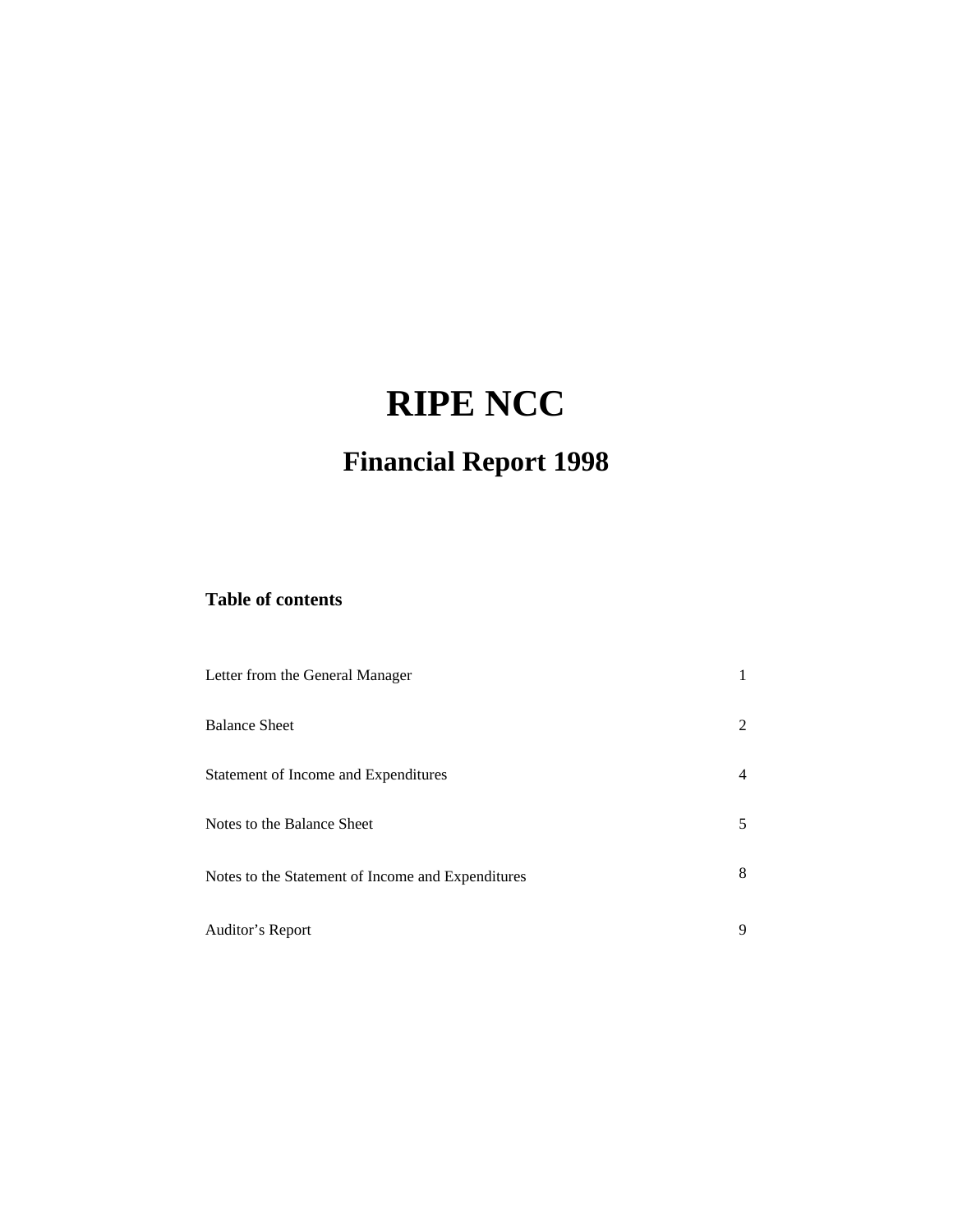#### **Letter from the General Manager**

The last year has been a transition year for the RIPE NCC. Although 1998 marked the seventh year of RIPE NCC operations it was also the first year of its existence as an independent association.

During this year the membership has grown by more than one third to 1,263 members from 76 countries. The membership has continued to take an active interest and participation in the various RIPE working groups that provide guidance to NCC operations. The general meeting of the association saw constructive discussion and strong support for the association and its board.

The staff has grown to 50 people, a very international group of 18 nationalities and a high level of professional expertise. They have continued to provide the membership with professional services in an impeccably neutral and impartial way.

We close 1998 in a healthy financial position that provides the stability that is expected by the membership.

For 1999 we expect that membership growth will be comparable to 1998. Current services will continue and the test traffic project will turn into a service. We will also have to do our part in the formalisation of Internet administrative structures, most notably the structure of global policy development regarding address space and related identifiers.

For more details about 1998 please refer to the 1998 RIPE NCC Annual Report published in April. It can be found on our web site at http://www.ripe.net/.

If you have any further questions, please do not hesitate to contact us.

Kind regards

 $>V$ 

Daniel Karrenberg General Manager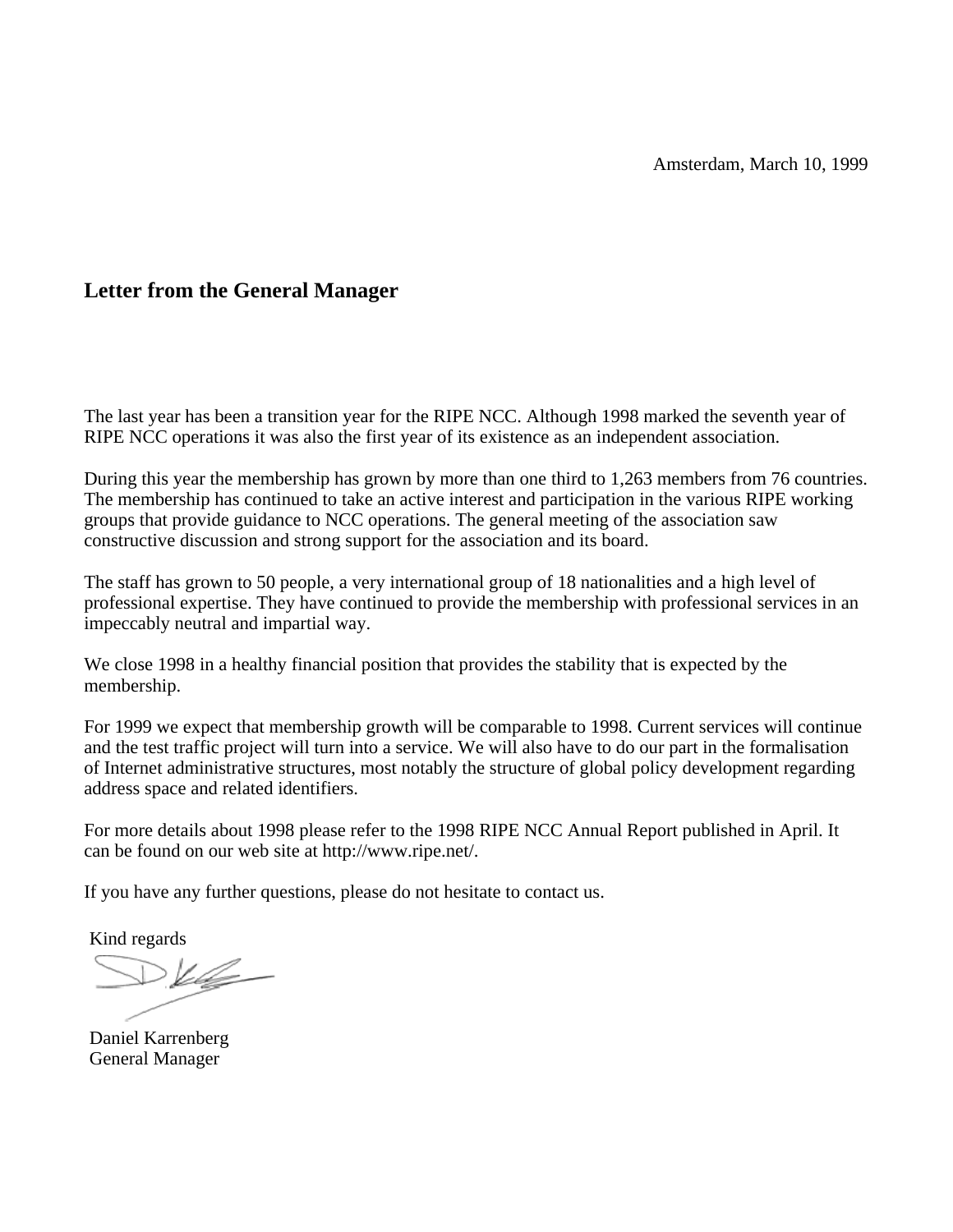## **BALANCE SHEET (in k XEU)**

### **ASSETS**

| <b>Fixed assets</b>           | 31.12.1998       |       | 31.12.1997       |          |
|-------------------------------|------------------|-------|------------------|----------|
|                               |                  |       |                  |          |
| Infrastructure                | 448              |       | 416              |          |
| Computers                     | 200              |       | $\boldsymbol{0}$ |          |
| Office furniture              | 74               |       | $\overline{0}$   |          |
|                               |                  | 722   |                  | 416      |
| Long term receivable          |                  | 60    |                  | $\bf{0}$ |
| <b>Current assets</b>         |                  |       |                  |          |
| Receivables                   | 2.745            |       | 1.769            |          |
| Prepayments, accrued income   |                  |       |                  |          |
| and miscellaneous receivables | 72               |       | 34               |          |
| <b>TERENA</b> current account | $\boldsymbol{0}$ |       | $-12$            |          |
|                               |                  | 2.817 |                  | 1.791    |
| Cash in bank and on hand      |                  | 1.576 |                  | 809      |
|                               |                  |       |                  |          |

| 5.175 | 3.016 |
|-------|-------|
|       |       |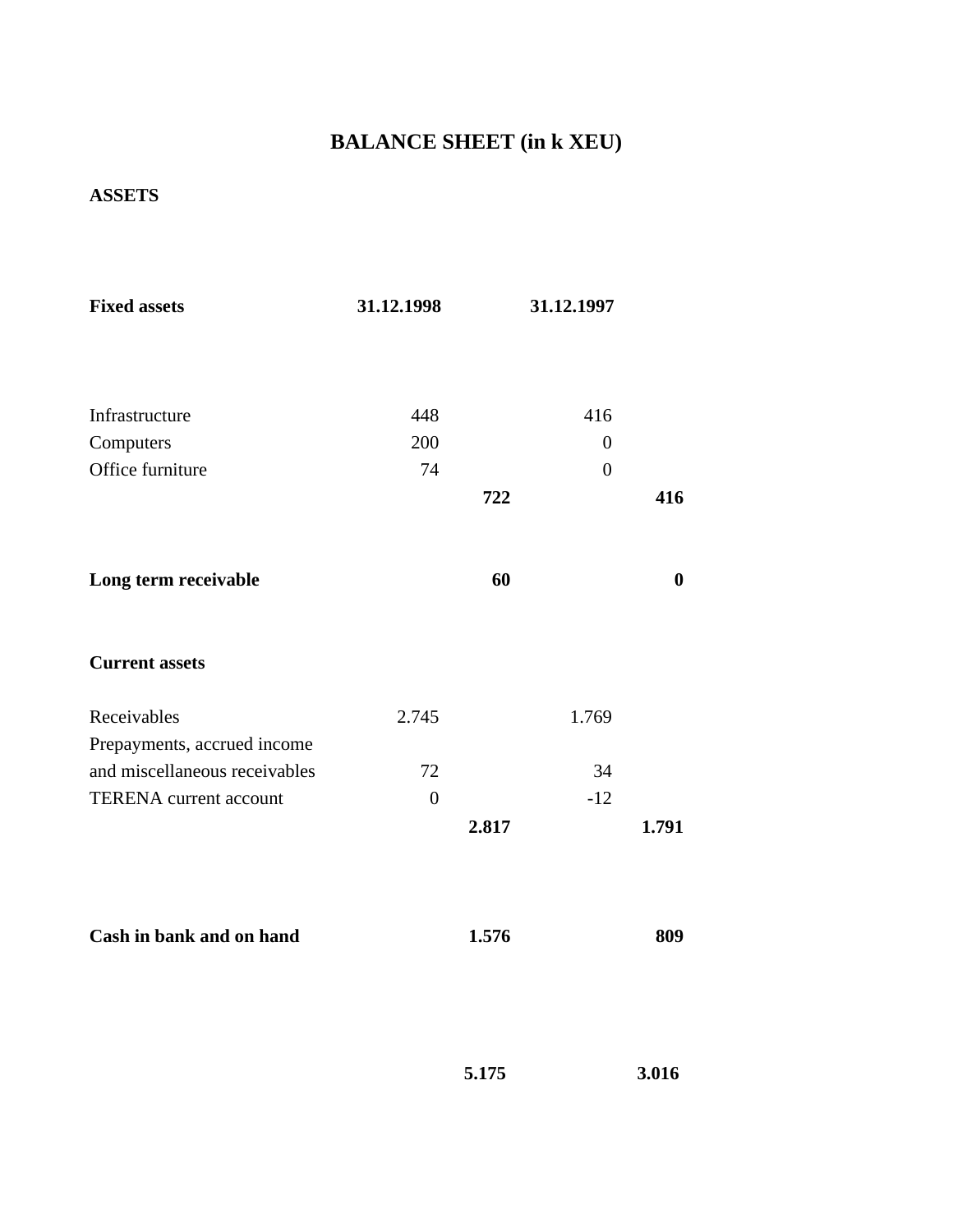## **BALANCE SHEET (in k XEU)**

#### **LIABILITIES**

| Capital                   | 31.12.1998 | 31.12.1997 |
|---------------------------|------------|------------|
|                           |            |            |
| Reserves                  | 477        | 983        |
| Net surplus Clearinghouse |            | $-506$     |
|                           | 732        |            |
|                           |            |            |
|                           |            |            |

```
 1.209 477
```
### **Current liabilities**

| Creditors              | 169   | 58       |
|------------------------|-------|----------|
| 1998/9 Invoices issued | 3.186 | 2.130    |
| <b>VAT</b>             | $-11$ | 16       |
| Personnel fund         | 368   | 215      |
| Miscellaneous payables | 253   | 120      |
| CENTR project payable  | 1     | $\theta$ |

| 3.966 | 2.539 |
|-------|-------|
|       |       |

$$
5.175 \qquad \qquad 3.016
$$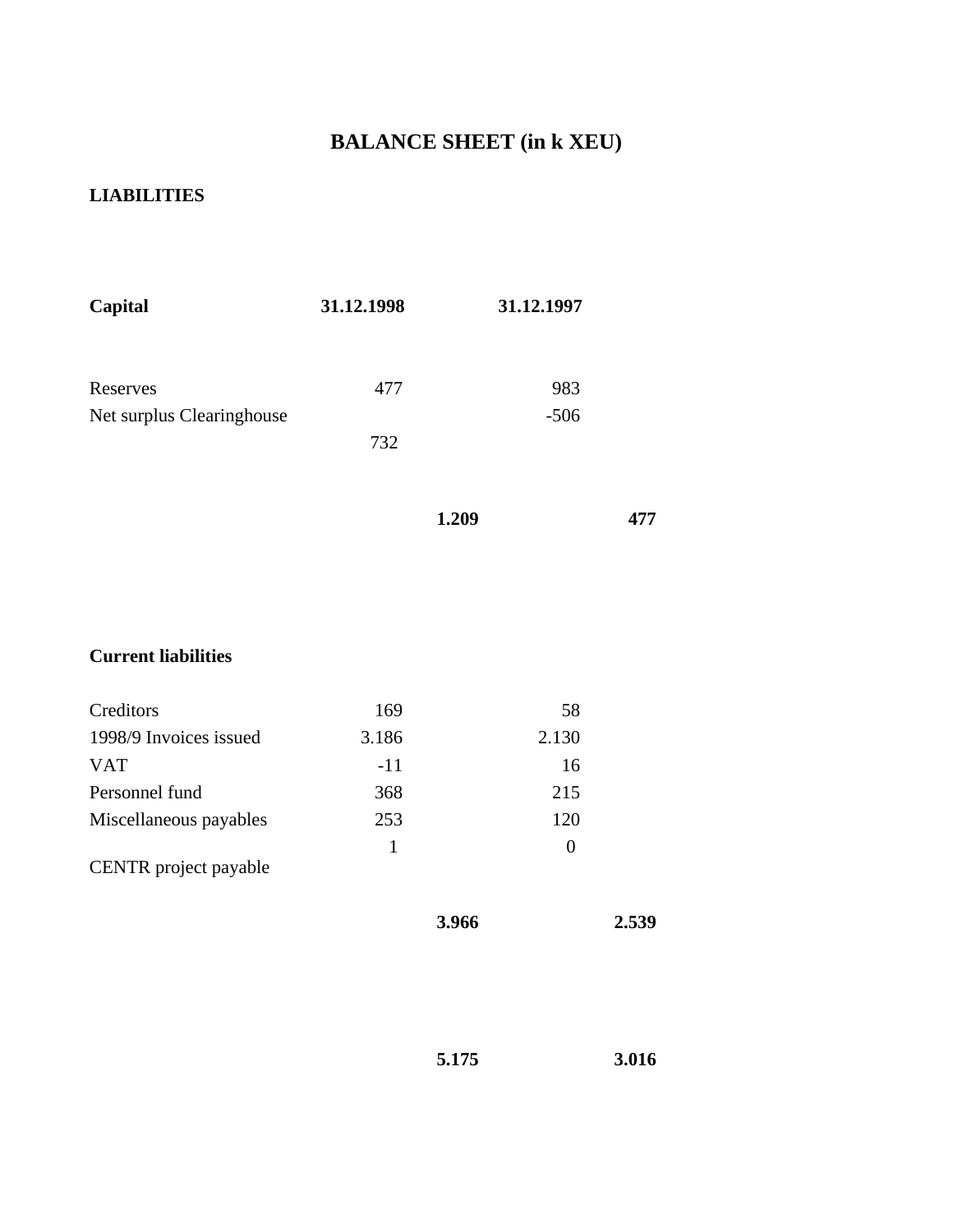## **STATEMENT OF INCOME AND EXPENDITURES (in k XEU)**

|                                    | 1998             |       | 1997  |                         |
|------------------------------------|------------------|-------|-------|-------------------------|
| <b>INCOME</b>                      |                  |       |       |                         |
| Fees                               | 3,996            |       | 2,244 |                         |
| Other income                       | 95               |       | 19    |                         |
| <b>Total income</b>                |                  | 4,091 |       | 2,263                   |
| <b>EXPENDITURE</b>                 |                  |       |       |                         |
| Operating costs                    | 2,678            |       | 2,093 |                         |
| Depreciation                       | 249              |       | 52    |                         |
|                                    |                  | 2,927 |       | 2,145                   |
| <b>Total expenses</b>              |                  |       |       |                         |
| Surplus before miscellaneous costs |                  | 1,164 |       | 118                     |
| <b>Miscellaneous costs</b>         |                  |       |       |                         |
| Doubtful debtors/Credit notes      | 322              |       | 245   |                         |
| Personnel fund                     | 152              |       | 315   |                         |
| Moving expense                     | $\boldsymbol{0}$ |       | 60    |                         |
| <b>Total miscellaneous costs</b>   |                  | 474   |       | 620                     |
| <b>Financial expenses</b>          |                  |       |       |                         |
| <b>Bank</b> interest               | $-29$            |       | $-9$  |                         |
| Exchange rate differences          | $-28$            |       | 5     |                         |
| <b>Banking expenses</b>            | 15               |       | 8     |                         |
| <b>Total financial expenses</b>    |                  | $-42$ |       | $\overline{\mathbf{4}}$ |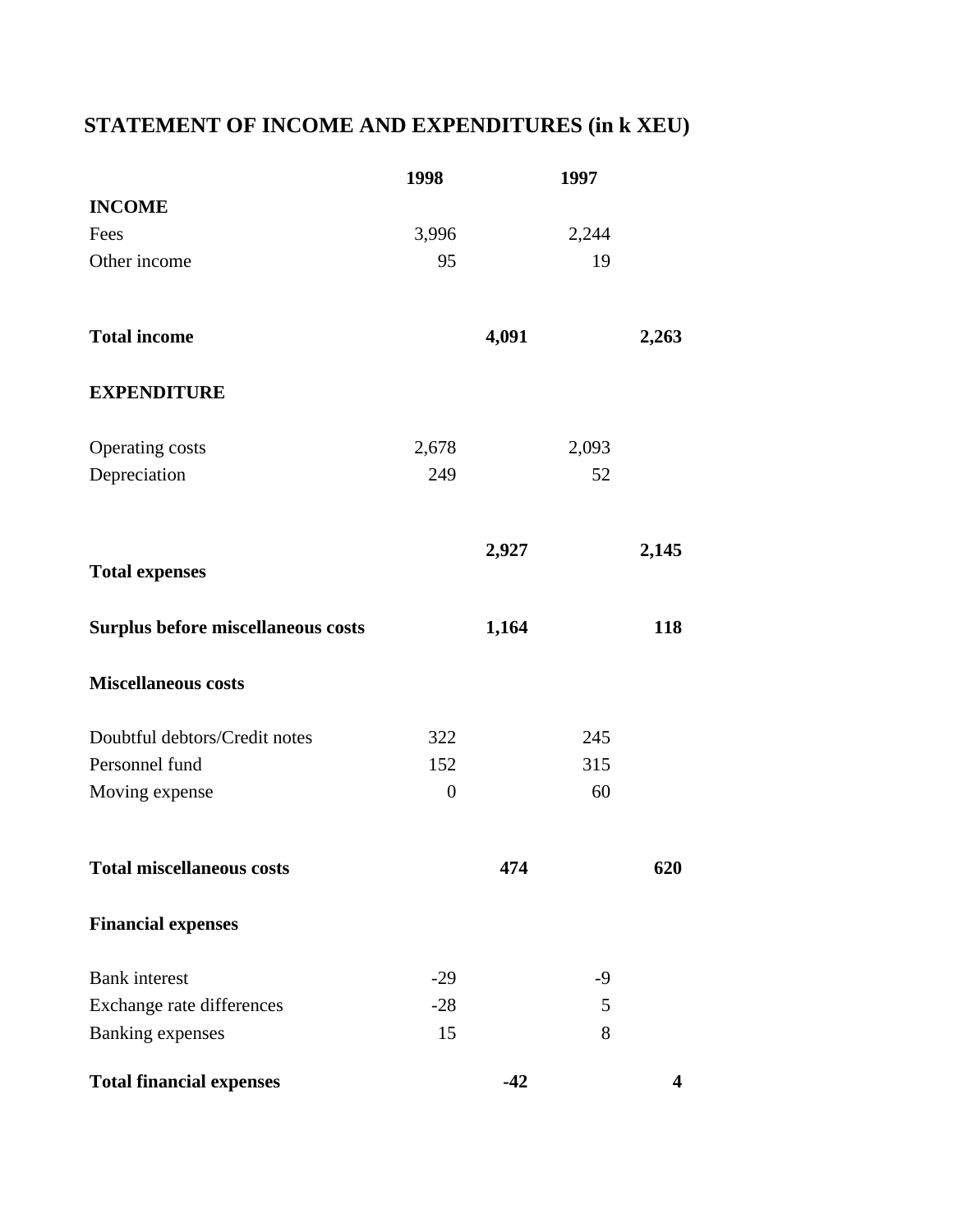#### **NET SURPLUS 732** -506

#### **Notes to the balance sheet as per December 31, 1998 of the RIPE NCC**

#### **GENERAL INFORMATION**

All amounts are expressed in XEU. The principle foreign currency, the Dutch guilder, was converted at a rate of .453 for the year. On December 31, 1998 the XEU was replaced by the EUR using the same rate. Historic cost was used throughout unless otherwise stated.

Some figures from 1997 have been restated to correspond with the slightly modified presentation in 1998.

#### **FIXED ASSETS**

|                                         | 12/31/98 | 12/31/97         |
|-----------------------------------------|----------|------------------|
| Infrastructure                          |          |                  |
| Purchase costs                          | 699      | 468              |
| Less: Depreciation                      | $-251$   | $-52$            |
| Book value 31-12                        | 448      | 416              |
| <b>Computers</b>                        |          |                  |
| Purchase costs                          | 244      | $\overline{0}$   |
| Less: Depreciation                      | $-44$    | $\mathbf{0}$     |
| Book value 31-12                        | 200      | $\boldsymbol{0}$ |
| <b>Office Furniture &amp; Equipment</b> |          |                  |
| Purchase costs                          | 80       | $\overline{0}$   |
| Less: Depreciation                      | $-6$     | $\overline{0}$   |
| Book value 31-12                        | 74       | $\bf{0}$         |
| <b>Total Fixed Assets at book value</b> | 722      | 416              |

Assets are valued at historical cost and are depreciated on a straight-line basis, starting in the month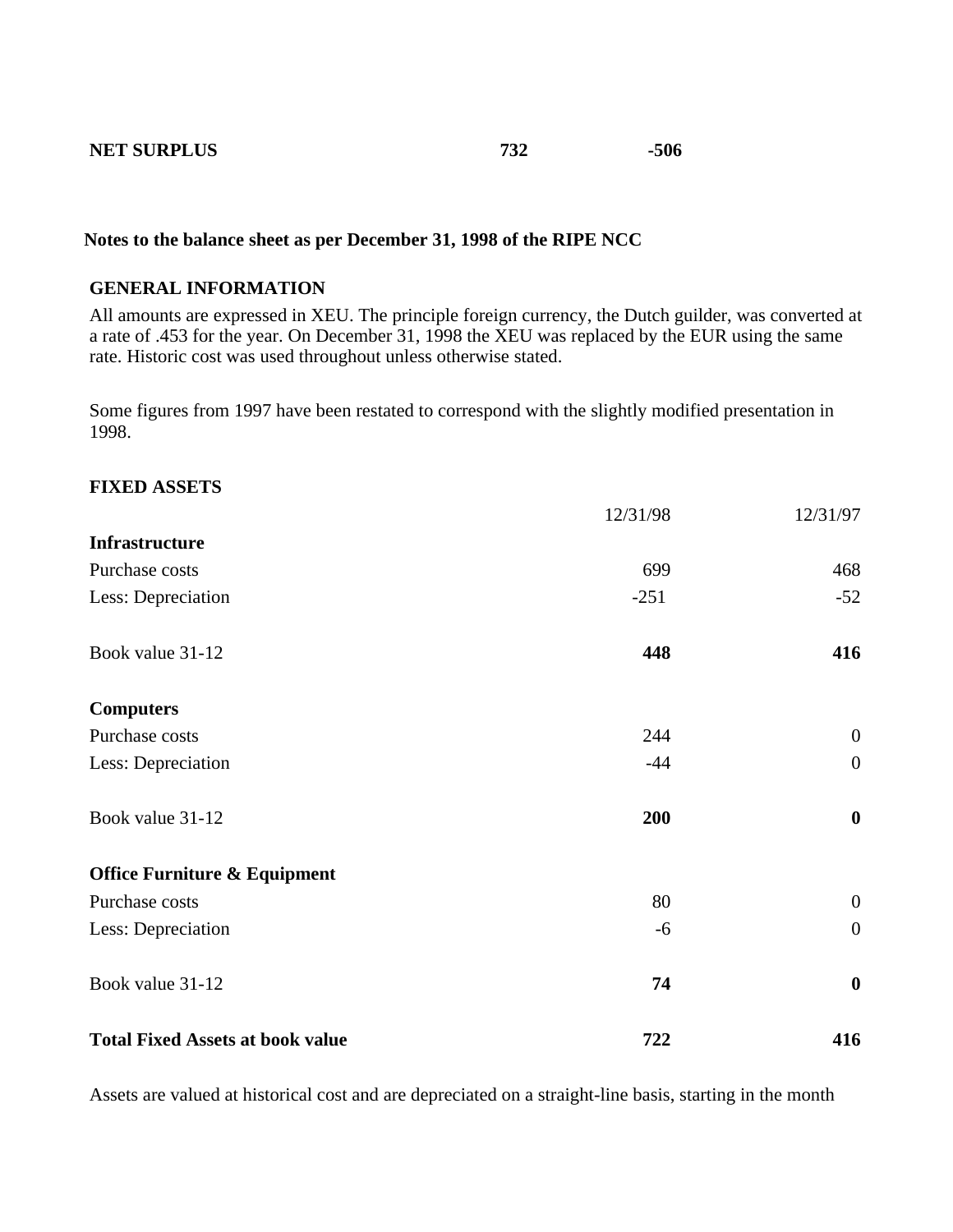after acquisition. Infrastructure and computers are written off in three years, office furniture and equipment in five. All items under 1,000 XEU are expensed.

#### **LONG TERM RECEIVABLE**

The long term receivable consists of the contribution of the owner of the building towards the renovation costs of that building. The entire amount of 175,300 NLG (79,275 XEU) was used to reduce the value of the infrastructure assets.

#### **CURRENT ASSETS**

|                              | 2,745    | 1,769    |
|------------------------------|----------|----------|
| Less: Bad debts/Credit notes | $-525$   | $-245$   |
| Receivables 31 December      | 3,270    | 2,014    |
| <b>Receivables</b>           |          |          |
|                              | 12/31/98 | 12/31/97 |

The doubtful debts includes amounts that were erroneously invoiced to members in 1997 and 1998 who were no longer in business.

|                                         | 12/31/98 | 12/31/97                    |
|-----------------------------------------|----------|-----------------------------|
| Prepayments & miscellaneous receivables |          |                             |
| Prepayments, accrued income, etc.       | 24       | 32                          |
| Prepaid pensions and advances           | 48       | $\mathcal{D}_{\mathcal{L}}$ |
|                                         | 72       | 34                          |

#### **CAPITAL**

The Reserves are the accumulated surpluses of previous years. They are not earmarked for any specific purpose.

The surplus of 1998 has been allocated to the Clearinghouse by a decision of the Executive Board. This amount may be redistributed to members if so decided by the Executive Board. The tax ruling between the RIPE NCC and the Dutch tax authorities allows the RIPE NCC to accumulate up to a maximum of three times the members' annual contributions in the Clearinghouse account. This was the first year of operation for the Clearinghouse.

#### **CURRENT LIABILITIES**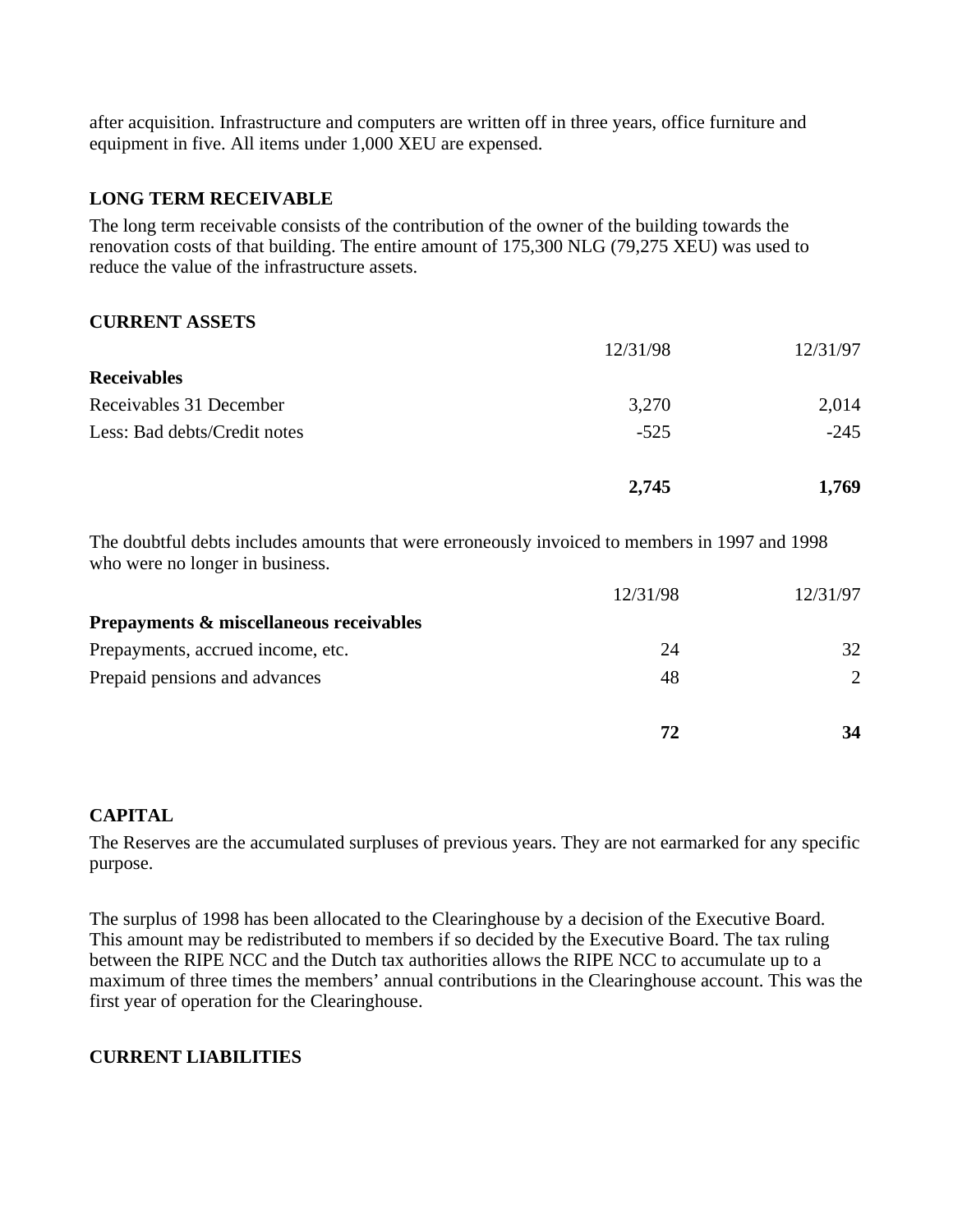#### **1998/9 Invoices issued**

1998/9 Invoices issued consists of invoices sent in the current calendar year but pertaining to the following accounting year. This will be recognised as income during the next accounting year.

#### **Personnel Fund**

The Personnel Fund expense was calculated using the number of people with employment contracts of indeterminate time working at the RIPE NCC as at December 31, 1998. The amount includes allowances for vacation pay, the pension and year end payment as well as the employer's part of social premiums payable. The 1998 contribution to the fund was 152,232 XEU.

| <b>Miscellaneous payables</b>            | 12/31/98 | 12/31/97       |
|------------------------------------------|----------|----------------|
| Accruals                                 | 34       | 83             |
| Social premiums, wage taxes payable      | 155      | $\overline{0}$ |
| Health insurance, accrued vacation, etc. | 64       | 37             |
|                                          | 253      | 120            |
|                                          |          |                |
| <b>CENTR Project</b>                     | 12/31/98 | 12/31/97       |
| Total invoiced                           | 83       | $\overline{0}$ |

| Total payable to CENTR |  |
|------------------------|--|

Total expenses 0

The RIPE NCC has agreed to support the CENTR project until June 1999 at the latest. At that time, any difference between what has been invoiced and the expenses incurred will be paid to/by CENTR. As at December 31, 1998 the RIPE NCC had invoiced 1,421 XEU more than had been spent.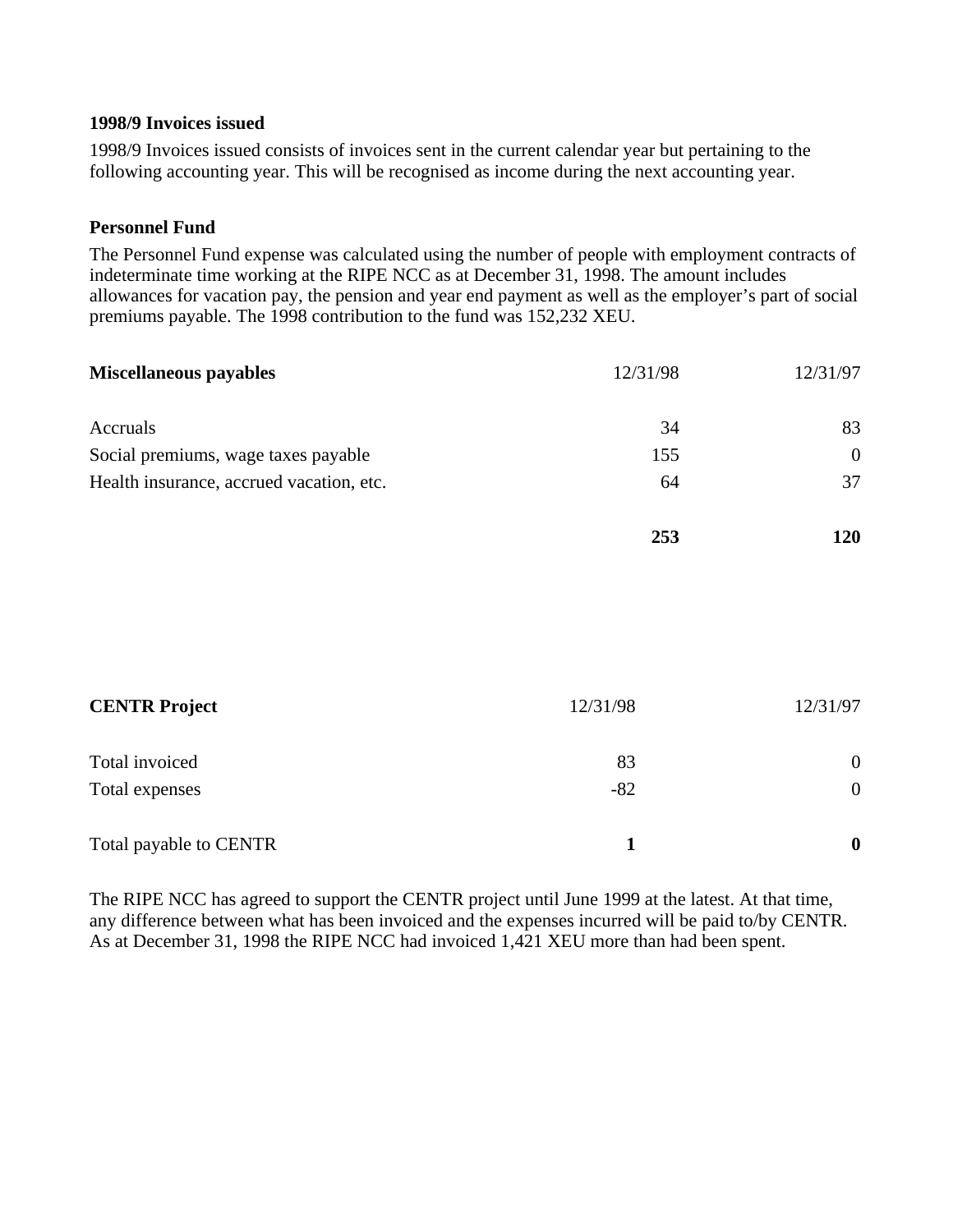#### **ITEMS NOT SHOWN ON BALANCE SHEET**

The RIPE NCC rents office space in two buildings and has two separate rental agreements for these. One contract runs from January 1, 1997 for a period of five years. This contract will be automatically renewed for a further five years if notice of intent to vacate has not been given to the owner. The other contract runs from December 1, 1997 for a period of five years with a renewal option of an additional five years.

Two bank guarantees have been issued, both to cover the rent of the Amsterdam office space. The guarantees are valid for the length of the lease agreements plus three months.

The second rental agreement has a provision for a contribution from the building's owner towards the renovation costs. Discussions are underway with the lessor to determine what the amount will be. The entire amount of the contribution will be used to reduce the value of the infrastructure assets.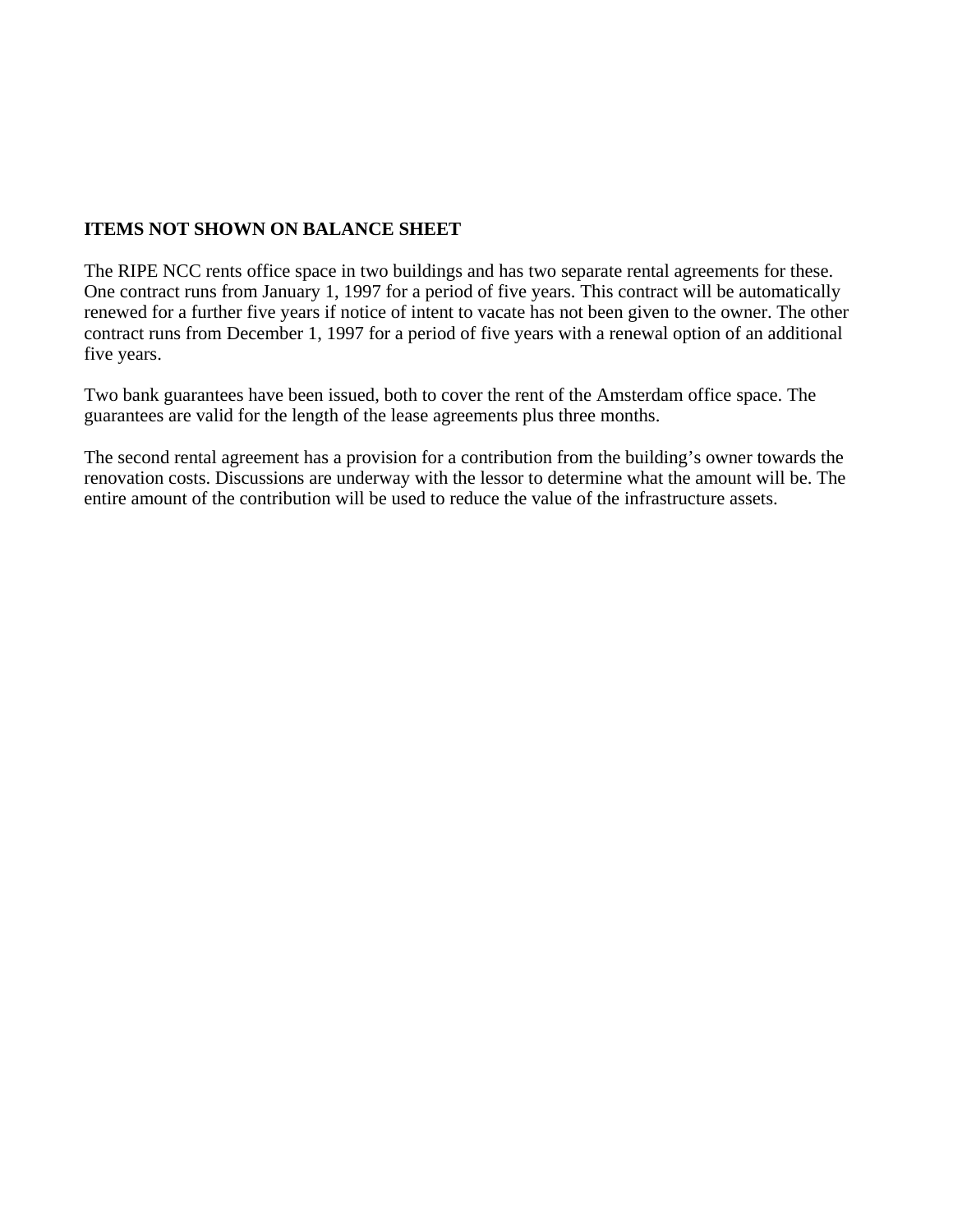#### **Notes to the Statement of Income and Expenditure of RIPE NCC**

All amounts are expressed in XEU. The principle foreign currency, the Dutch guilder, was converted at a rate of .453 for the year. On December 31, 1998 the XEU was replaced by the EUR using the same rate.

The RIPE NCC had 53 employees as at December 31, 1998. Along with temporary personal, this re-presents 49.9 FTE's (Full Time Equivalent). Salary and related costs account for more than 60% of Total Expenses.

Revenues are higher than were budgeted because the number of MEDIUM and LARGE Local Internet Registries (LIR) was higher than estimated. Interest revenues come from short-term deposits of working capital. Other income is primarily the RIPE meeting plus service charges and interest on outstanding accounts receivable.

The number of LIR's has continued to grow at approximately one per calendar day. At the end of 1998 there were 1,263 Local Internet Registries as compared to 905 in 1997.

The Doubtful Debtors expense will clear out all outstanding debts for all previous years and a large part of 1998 thought to be uncollectible. Any debtors whose debt has been written off will first have to pay all existing debts, a new sign-up fee as well as the annual fee in advance if they wish to use the RIPE NCC services in the future. A debt collection policy has been implemented in the second half of 1998 and it is expected that this amount will be reduced to the budgeted amount in the future.

The Personnel Fund expense was calculated using the number of people with employment contracts of indeterminate time working at the RIPE NCC as at December 31, 1998. The amount includes allowances for vacation pay, the pension and year end payment as well as the employer's part of social premiums payable.